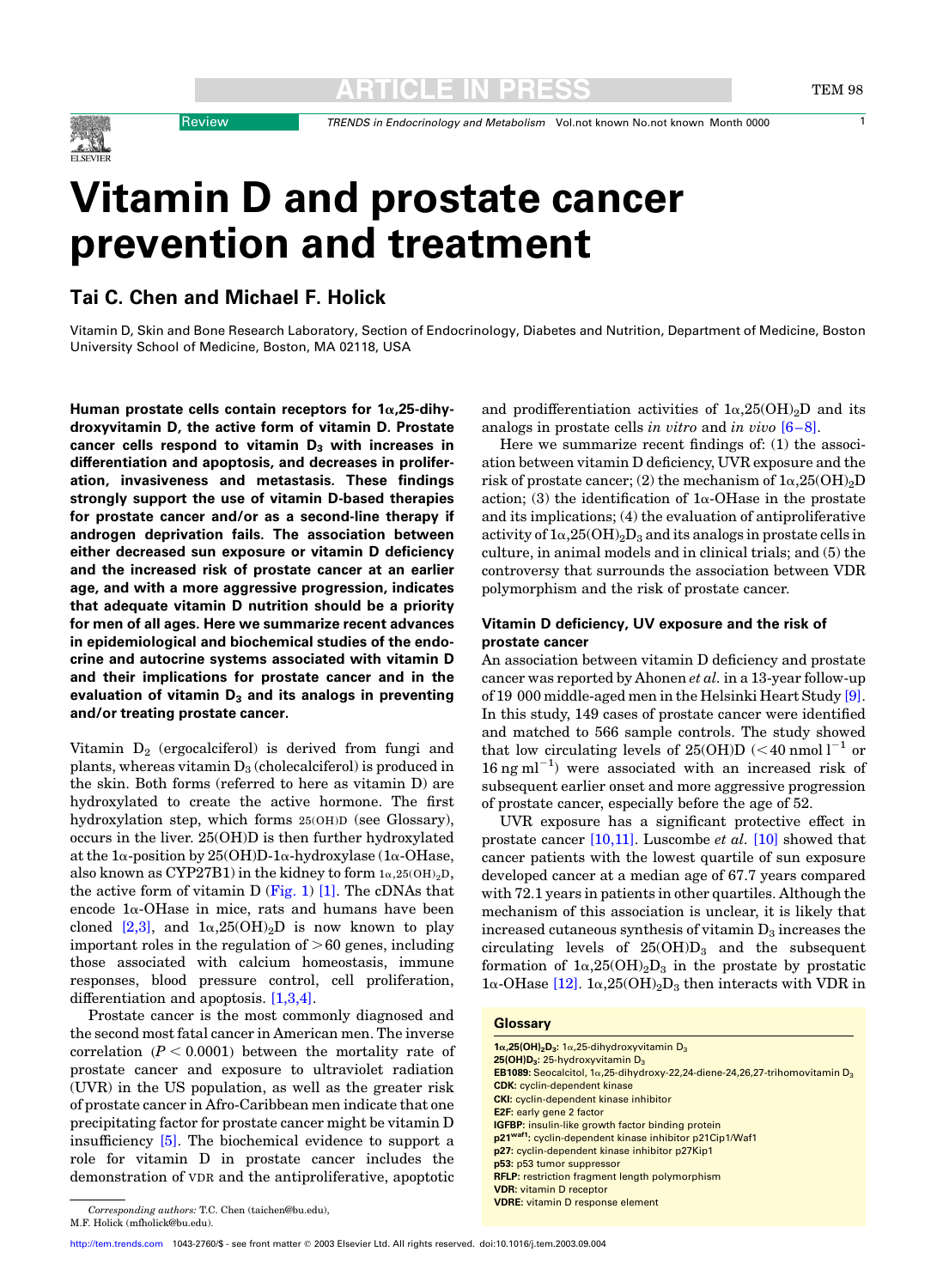<span id="page-1-0"></span>2 **Review TRENDS in Endocrinology and Metabolism Vol.not known No.not known Month 0000** 

ARTICLE IN PRESS



Fig. 1. Synthesis and metabolism of vitamin D<sub>3</sub>. Vitamin D<sub>3</sub> is either ingested in the diet or produced in the skin after exposure to the ultraviolet B portion (UVB) of the solar spectrum (290–315 nm), which converts 7-dehydrocholesterol (7-DHC) to previtamin D<sub>3</sub> (PreD<sub>3</sub>). The cutaneous synthesis of vitamin D<sub>3</sub> is inversely related to latitude, skin pigmentation and age. To be biologically active, vitamin D<sub>3</sub> must be hydroxylated, first in the liver by vitamin D-25-hydroxylase (25-OHase, also known as CYP27A1) to form 25-hydroxyvitamin D<sub>3</sub> [25(OH)D<sub>3</sub>], the major circulating metabolite of vitamin D<sub>3</sub>, and then in the kidney at the 1 $\alpha$ -position, which is catalyzed by 25(OH)D-1 $\alpha$ -hydroxylase (1a-OHase, also known as CYP27B1) to form 1a,25-dihydroxyvitamin D<sub>3</sub> [1a,25(OH)<sub>2</sub>D<sub>3</sub>], the active form of vitamin D<sub>3</sub>. Both 25-OHase and 1a-OHase are mitochondrial cytochrome P-450 enzymes. Parathyroid hormone (PTH) and low serum concentrations of phosphorus (P<sub>i</sub>) both enhance the production of 1 $\alpha$ ,25(OH)<sub>2</sub>D<sub>3</sub>. Once formed,  $1\alpha$ ,25(OH)<sub>2</sub>D<sub>3</sub> regulates serum concentrations of Ca<sup>2+</sup> and phosphorus by increasing the efficiency of Ca<sup>2+</sup> and phosphorus absorption from the intestine and by mobilizing  $Ca^{2+}$  stores from bone. 1a, 25(OH)<sub>2</sub>D<sub>3</sub> also downregulates the expression of PTH and 1a-OHase in a feedback mechanism that regulates the synthesis of 1a, 25(OH)<sub>2</sub>D<sub>3</sub>. Ultimately, vitamin D maintains Ca<sup>2+</sup> and phosphorus levels within the normal serum range, to sustain a variety of metabolic functions, physiologic functions and bone health. Reproduced with permission from the American Journal of Clinical Nutrition © Am J Clin Nutr. American Society for Clinical Nutrition [\[67\].](#page-7-0)

the prostate and induces cell-cycle arrest and apoptosis [\[6–8\].](#page-6-0) Alternatively, either vitamin D photoisomers that are produced in the skin [\[1\]](#page-6-0) or humoral factors that are unrelated to vitamin D could be responsible for the UVR effect.

Mechanism of vitamin D action in prostate cancer cells The antiproliferative effect of vitamin D in prostate cells is mediated through VDR, which is a member of the steroid/nuclear receptor superfamily. In target cells, VDR binds  $1\alpha,25(OH)_2D$  with high affinity and specificity, and then interacts with the retinoid X receptor (RXR). This heterodimeric complex contains two characteristic zincfinger motifs that bind to a specific DNA-sequence motif, called a vitamin D-response element (VDRE) in the promoter region of vitamin D-regulated genes and they ultimately regulate the rate of RNA polymerase II-mediated transcription of these genes ([Fig. 2\)](#page-2-0) [\[13\]](#page-6-0).

Evidence that VDR is required for the antiproliferative effects of  $1\alpha,25(OH)_2D_3$  in prostate cancer-cell lines has been obtained using stable transfection of cDNA that encodes the VDR into JCA-1 cells, a human prostatic carcinoma cell line [\[6\]](#page-6-0). This causes proportional increases in antiproliferative effects and activity of 25(OH)D-24 hydroxylase (24-OHase, also known as CYP24), a mitochondrial cytochrome P-450 enzyme, by  $1\alpha,25(OH)_2D_3$ . Conversely, stable transfection of antisense VDR cDNA into ALVA-31 cells derived from human prostate cancer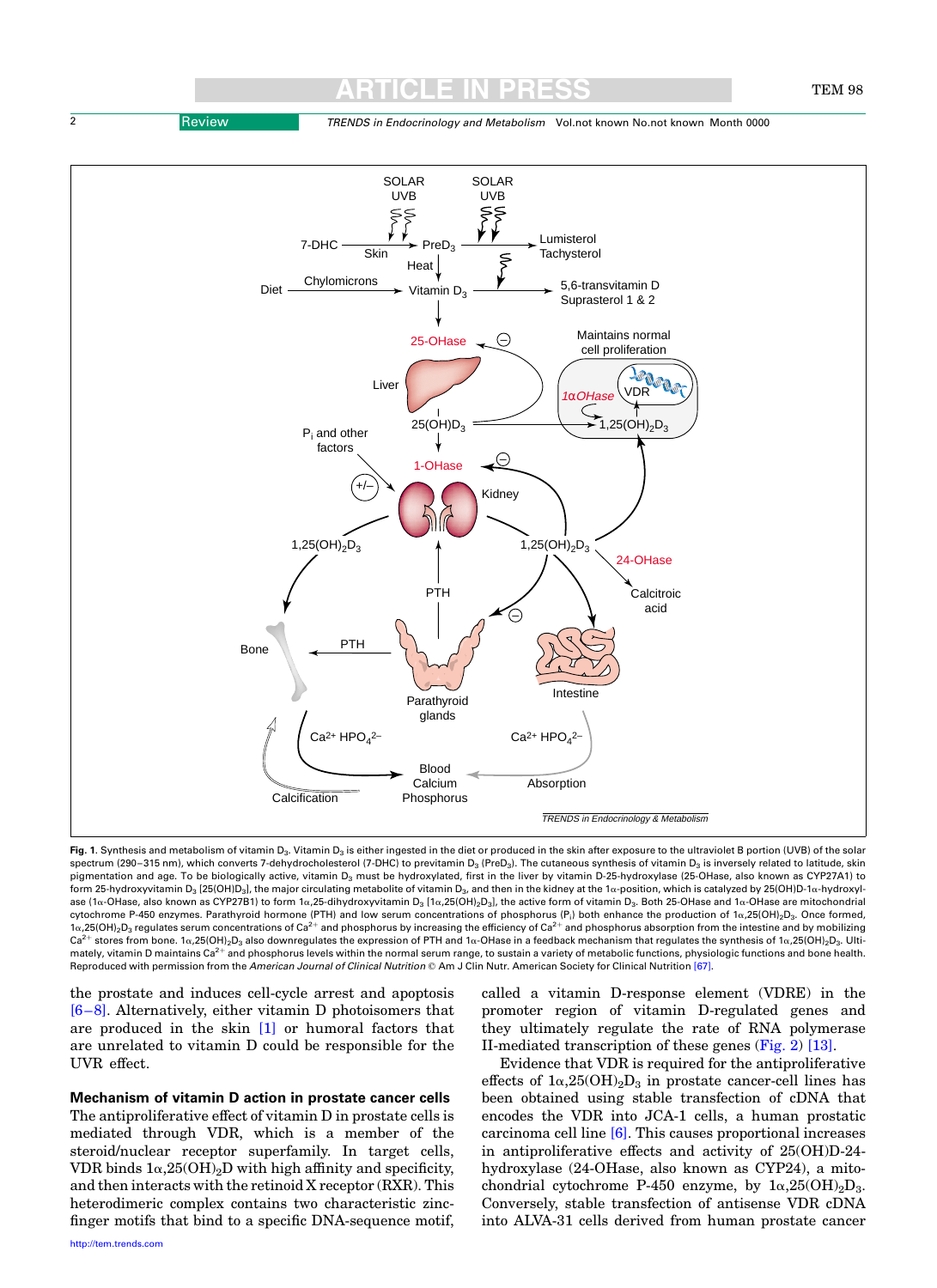Review TRENDS in Endocrinology and Metabolism Vol.not known No.not known Month 0000 3

the growth of prostate-cancer cells [\[7\]](#page-6-0),  $1\alpha,25(OH)_{2}D_{3}$  does inhibit prostate-cell growth in a  $G^{\gamma}/T$ -15 transgenic mouse line that contains the human fetal globin promoter linked to the SV40 large-T antigen [\[16\].](#page-6-0) Moreover, the growth of DU145 cells, which lack functional Rb and have high levels of 24-OHase, is inhibited by  $1\alpha,25(OH)_2D_3$  in the presence of Liarozole [an inhibitor of 24-OHase that prevents the 24-hydroxylation of  $1\alpha,25(OH)_2D_3$  and so prolongs the half-life of  $1\alpha,25(OH)_2D_3$  [\[7\].](#page-6-0) These findings indicate that  $1\alpha,25(OH)_2D_3$ -mediated growth inhibition in DU145 cells and in cell lines generated using the SV40 large-T antigen might be mediated by an alternative mechanism. **Nucleus** 1α-OHase

#### Apoptotic actions

Under some experimental conditions  $1\alpha,25(OH)_2D$  also induces apoptosis in LNCaP cells [\[8,15,17,18\].](#page-6-0) Using the terminal deoxynucleotide transferase-mediated dUTP nick end labeling (TUNEL) assay followed by flow cytometric analysis to quantify DNA fragmentation, Blutt et al. [\[18\]](#page-6-0) have observed apoptosis after treating LNCaP cells with  $1\alpha,25(OH)_2D_3$ . This is accompanied by downregulation of two antiapoptotic proteins, Bcl2 and BclXL, and is prevented by overexpression of the gene that encodes Bcl2. Other antiapoptotic proteins (Mcl-1, BAG1L, XIAP, cIAP1 and cIAP2) are also downregulated by  $1\alpha,25(OH)_2D_3$  in LNCaP cells but proapoptotic Bax and Bak are unaltered [\[17\].](#page-6-0) This downregulation leads to the activation of caspase-3 and caspase-9, the apical proteases in the mitochondrial pathway for apoptosis [\[17\]](#page-6-0). Neither apoptosis nor changes in synthesis of pro-apoptotic protein have been observed in DU145 cells treated with  $1\alpha,25(OH)_2D_3$ . Thus, both growth arrest and apoptosis are involved in growth regulation of LNCaP cells in response to  $1\alpha,25(OH)_2D_3$ .

### Interaction between vitamin D and other hormones

 $1\alpha,25(OH)<sub>2</sub>D$  does not act alone in regulating prostate cell proliferation. RARs and ARs are involved in regulating the growth of some cancer cell lines [\[7\]](#page-6-0). Weigel and associates [\[8\]](#page-6-0) have demonstrated that  $1\alpha,25(OH)_2D_3$  and 9-cis RA, a ligand of RXR, act synergistically to inhibit the growth of LNCaP cells and cause cells to accumulate in G0. This appears to be dependent on functional p53 [\[15\]](#page-6-0). Zhao et al. showed that  $1\alpha,25(OH)_2D_3$  and 9-cis RA increase the expression of mRNA that encodes the androgen receptor (AR) and act synergistically to inhibit LNCaP cell growth [\[19\].](#page-6-0) Because both actions are prevented by the pure AR antagonist, Casodex, they concluded that growth inhibition of LNCaP cells by  $1\alpha,25(OH)_2D_3$  and/or 9-cis RA is mediated by an AR-dependent mechanism and preceded by the induction of AR gene expression. To re-examine the role of androgens in the antiproliferative effects of  $1\alpha,25(OH)_{2}D_{3}$  in prostate cancer cells, Yang *et al.* [\[20\]](#page-6-0) have utilized two androgen-independent cell models of prostate cancer, ALVA-AR and LNCaP-104R1, that contain functional ARs and VDRs. They found that neither growth of ALVA-AR nor of control ALVA-NEO cells is inhibited substantially by  $1\alpha,25(OH)_2D_3$  either in the presence or absence of androgen, which indicates that the resistance of ALVA-AR to  $1\alpha,25(OH)_2D_3$ -mediated growth inhibition is not caused by lack of AR. They also found that



attenuates the ability of  $1\alpha,25(OH)_2D_3$  to inhibit cell growth and induce 24-OHase [\[6\]](#page-6-0).

#### Antiproliferative actions

The precise pathways through which  $1\alpha,25(OH)_2D$  transduces signals in prostate cells are less well understood. Recent studies indicate that  $1\alpha,25(OH)_2D$  might act through different pathways to inhibit cell proliferation in different cell types. For example, LNCaP cells, which are androgen-sensitive prostate-cancer cells, accumulate in the G0–G1 phase of the cell cycle after treatment with  $1\alpha,25(OH)_{2}D_{3}$  [\[8,14\]](#page-6-0) but no such accumulation is observed in ALVA-31 and PC-3 cells, even though the growth of both is inhibited by  $1\alpha,25(OH)_2D_3$  [\[14\].](#page-6-0)  $1\alpha,25(OH)_2D_3$ -induced cell-cycle arrest of LNCaP cells in the G0–G1 phase involves decreased phosphorylation of the retinoblastoma gene-encoded protein (Rb). This is followed by a reduction in the activity of the E2F transcription factor, which leads to increased activity of  $p21^{waf1}$ , the CDK inhibitor, and decreased CDK2 activity.  $1\alpha,25(OH)_2D_3$ -induced arrest of LNCaP cells in G0 might also require functional p53 [\[15\]](#page-6-0). In p53-negative PC-3 cells and a line of LNCaP cells (called LN-56) in which p53 function is impaired by stable transfection with the genetic suppressor element 56,  $1\alpha,25(OH)<sub>2</sub>D<sub>3</sub>$  does not cause G0 arrest. This allows these cells to quickly regain normal growth capabilities when  $1\alpha,25(OH)_2D_3$  is withdrawn from the media [\[15\]](#page-6-0). Although abrogating Rb function with the SV40 large-T antigen compromises the ability of  $1\alpha,25(OH)_2D_3$  to inhibit

<span id="page-2-0"></span>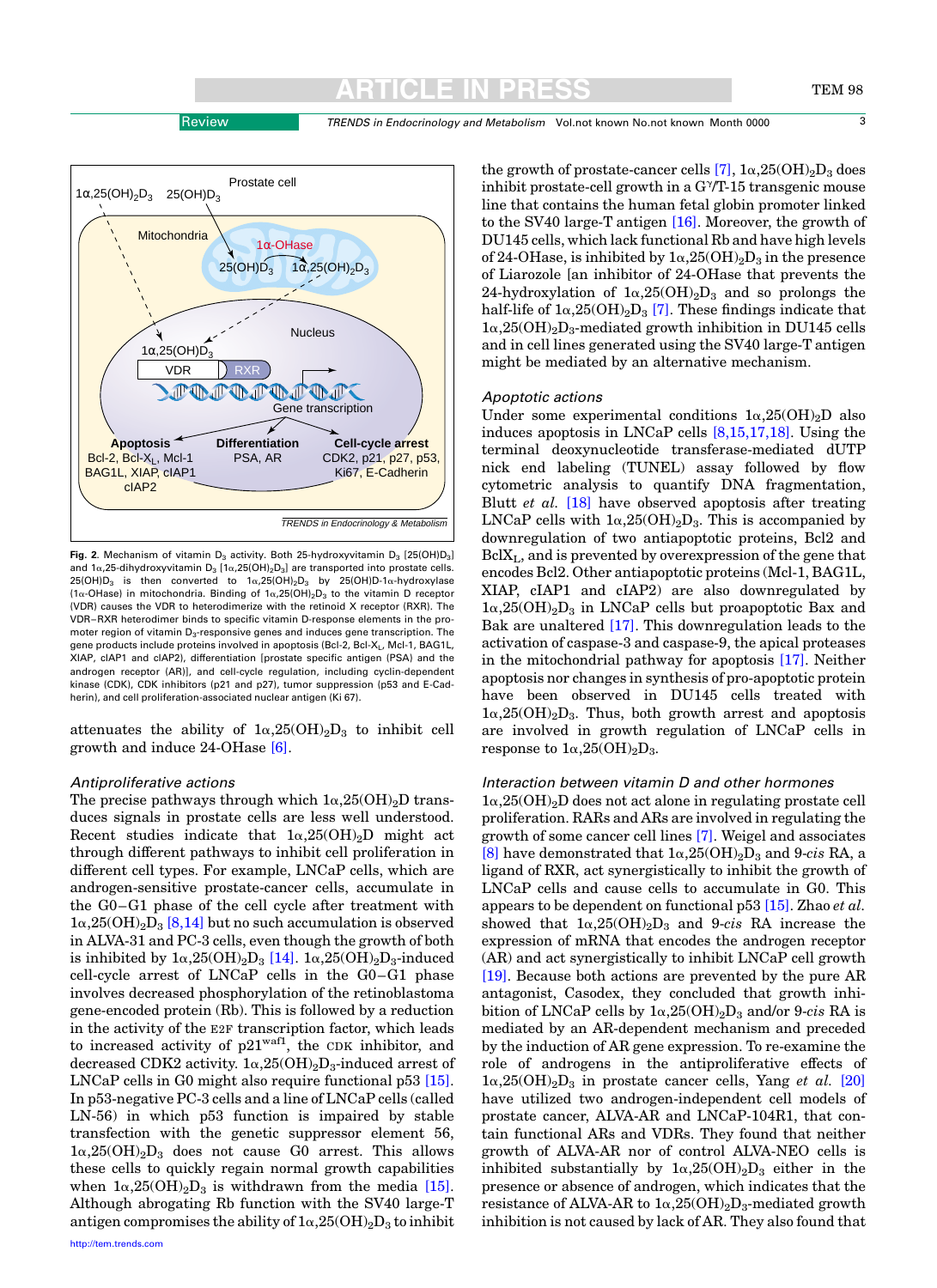$1\alpha,25(OH)_{2}D_{3}$  inhibits the growth of LNCaP-104R1 cells by increasing the concentration of P27 and its subsequent association with CDK2, which leads to an increase in the proportion of cells in the G0–G1 phase of the cell cycle in the absence of androgen. This effect is not blocked by Casodex, which indicates that AR is not required for the effects of  $1\alpha,25(OH)_2D_3$  in LNCaP-104R1 cells. Thus,  $1\alpha, 25(OH)_2D_3$  can inhibit the growth of prostate-cancer cells by both androgen-dependent and androgen-independent mechanisms [\[7\].](#page-6-0)

#### Prodifferentiation and other actions

In addition to inhibiting cell growth and causing apoptosis,  $1\alpha,25(OH)_2D_3$  stimulates the secretion of prostate specificantigen (PSA) in LNCaP cells [\[6,7\]](#page-6-0) and the expression of E-cadherin [\[21\],](#page-6-0) a tumor-suppressor gene. It also inhibits angiogenesis [\[22\]](#page-6-0) and reduces the invasiveness of DU-145 prostate cancer cells in an in vitro cell-invasion model [\[23\]](#page-6-0).

#### Autocrine function of  $1\alpha$ -OHase

The inverse relationship between lower serum levels of  $1\alpha,25(OH)_2D$  and higher prostate cancer risk documented in initial reports [\[24\]](#page-6-0) have not been observed by other investigators [\[7,8\]](#page-6-0). This discrepancy highlights the possible importance of intraprostate concentrations of  $1\alpha,25(OH)_{2}$ D rather than serum levels as the risk factor for prostate cancer. Under physiological conditions,  $1\alpha,25(OH)<sub>2</sub>D$  in the serum is produced mainly by the renal  $1\alpha$ -OHase, which is tightly regulated [\[1,3\].](#page-6-0) The levels of  $1\alpha,25(OH)_2D$  do not fluctuate significantly with changing levels of serum 25(OH)D, except during vitamin D insufficiency [\[1\]](#page-6-0). Therefore, it is difficult to understand why vitamin D deficiency with low circulating levels of  $25(OH)D$  and normal  $1\alpha,25(OH)_2D$  levels is associated with the rate of prostate cancer mortality. One explanation is that prostate cells contain  $1\alpha$ -OHase that converts  $25(OH)D$  to  $1\alpha, 25(OH)_2D$  locally. Thus, the concentration of  $1\alpha,25(OH)_2D$  in the prostate might be influenced by the serum level of 25(OH)D.

Extrarenal synthesis of  $1\alpha,25(OH)_2D$  from  $25(OH)D$  in, for example, skin and activated macrophages is well known  $[1,3]$ , and it is now recognized that two human prostate cancer cell lines, DU145 and PC-3, as well as cells derived from a normal prostate and a prostate with BPH also have  $1\alpha$ -OHase activity and synthesize  $1\alpha,25(OH)_{2}D_{3}$ from  $25(OH)D_3$ . However, 1 $\alpha$ -OHase activity has not been detected in LNCaP cells [\[12\].](#page-6-0)

Comparing the activity of  $1\alpha$ -OHase in primary cultures of prostate epithelial cells derived from four patients with prostate cancer (CaP), two BPH patients and three normal donors demonstrates that the normal cultures had an average activity of  $3.0 \pm$ 0.36 pmol mg protein<sup>-1</sup> h<sup>-1</sup> (mean  $\pm$  sD), whereas BPH and prostate cancer cultures had an average activity of  $1.2 \pm 0.28$  and  $0.46 \pm 0.15$  pmol mg protein<sup>-1</sup> h<sup>-1</sup>, respectively. Therefore, compared with primary cultures of normal prostate cells, enzyme activity is 60% and 85% lower in the primary cultured BPH and prostate cancer cells, respectively [\[25,26\]](#page-6-0). Similar results have been reported by Hsu et al.  $[27]$ . These findings have important implications and indicate that the loss of  $1\alpha$ -OHase



Fig. 3. Effect of  $1\alpha$ ,  $25(OH)_{2}D_{3}$  (dark green) and  $25(OH)D_{3}$  (light green) on cell proliferation in primary cultures of prostate cells. Data are mean  $\pm$  sD of nine determinations.  $*P < 0.05$ ,  $** P < 0.001$  versus controls. There is no significant difference between  $1\alpha$ ,25(OH)<sub>2</sub>D<sub>3</sub> and 25(OH)D<sub>3</sub> at the doses studied. Reproduced with per-<br>mission from *Clinical Cancer Research* [28].

activity might be associated with the initiation and progression of prostate cancer.

The importance of  $1\alpha$ -OHase in regulating the growth of prostate cells is substantiated by the findings that both  $1\alpha,25(OH)_{2}D_{3}$  and  $25(OH)D_{3}$  cause a dose-dependent growth inhibition of the primary cultured cells derived from human prostate tissue (Fig. 3)  $[27-29]$ . Because  $25(OH)D<sub>3</sub>$  has relatively low binding affinity for the VDR [1/500 that of  $1\alpha,25(OH)_2D_3$ ], it has little or no antiproliferative activity in cells with little or no  $1\alpha$ -OHase activity, such as LNCaP cells [\[30\].](#page-6-0) The most likely explanation for the  $25(OH)D<sub>3</sub>$  response in the primary cell cultures is that  $25(OH)D<sub>3</sub>$  is converted to  $1\alpha,25(OH)_2D_3$  by an  $1\alpha$ -OHase that is present in prostate cells.

To further investigate the association between the loss of  $1\alpha$ -OHase activity and prostate cancer, we transfected LNCaP cells with a human  $1\alpha$ -OHase–green fluorescent protein (GFP) fusion construct to confirm that the protein is expressed and appears in the mitochondria [\(Fig. 4](#page-4-0)). Alternatively, cells were transfected with cDNA encoding human  $1\alpha$ -OHase to study their responses to  $25(OH)D$ ([Fig. 5\)](#page-4-0). Transient and stable transfection markedly increases the activity of  $1\alpha$ -OHase and so confers inhibition of cell growth by  $25(OH)D_3$  [\(Fig. 5](#page-4-0)) [\[26\]](#page-6-0).

#### Are vitamin D analogs useful for treating prostate cancer?

Numerous reports demonstrate that  $1\alpha,25(OH)_2D_3$ stimulates differentiation and inhibits the proliferation, invasiveness and metastasis of prostate cancer cells  $[6-8,21-23]$ . In addition,  $1\alpha,25(OH)_2D_3$  and its synthetic analogs prolong survival time in murine models of leukemia, and have been used successfully for treating psoriasis [\[1\].](#page-6-0) These findings strongly support the use of  $1\alpha,25(OH)_{2}D_{3}$  and its analogs to treat prostate cancer and/ or  $1\alpha,25(OH)_2D_3$  as a second line of therapy when androgen deprivation fails. However, the results of several clinical trials indicate that the dose of  $1\alpha,25(OH)_{2}D_{3}$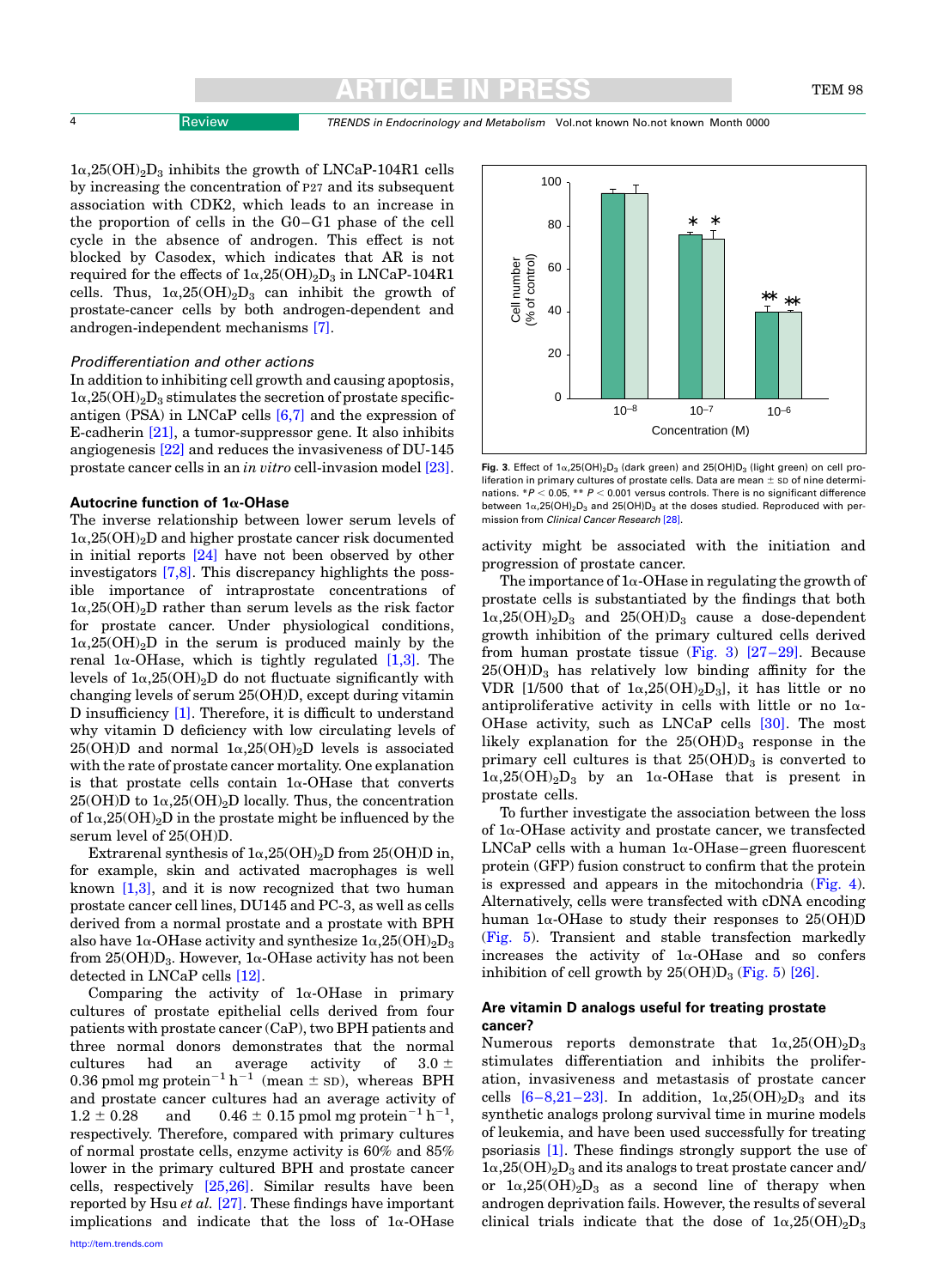

<span id="page-4-0"></span>

Fig. 4. Location of a fusion protein between 25-hydroxyvitamin D<sub>3</sub>-1α-hydroxylase (1α-OHase) and green fluorescent protein (GFP) (1α-OHase–GFP) in LNCaP cells. (a-c) LNCaP cells were transfected with either the 1a-OHase–GFP plasmid or (d) GFP plasmid for 24 hours. Cells transfected with 1a-OHase–GFP were treated with MitoTracker Orange (400 nm) for 15 min and observed live with scanning laser confocal microscopy (600 x). (a) The green fluorescence (530-nm filter) is perinuclear and punctuate, consistent with localization in the mitochondria. (b) The cell in (a), stained with the mitochondria-specific red fluorescent indicator MitoTracker (580-nm filter). (c) images (a) and (b) superimposed. Colocalization of the 1a-OHase-GFP green fluorescence with the mitochondrial red fluorescence, which appears yellow-green, confirms that 1a-OHase–GFP is synthesized in the mitochondria. (d) A live LNCaP cell transfected with the control GFP plasmid, viewed using a fluorescein filter. There is uniform green fluorescence throughout the cytoplasm, consistent with synthesis of GFP in the cytoplasm. Scale bar, 50  $\mu$ m. Reproduced with permission from [\[26\]](#page-6-0).

cannot be increased to  $>0.5 \mu g$  twice a day because of hypercalcemia and hypercalciuria [\[7,8,31,32\].](#page-6-0) However, the time taken for PSA to double is at least doubled after treatment with  $1\alpha,25(OH)_2D_3$  [\[32\].](#page-6-0) Therefore, analogs of  $1\alpha,25(OH)_2D_3$  that have less calcemic activity and more potent antiproliferative and prodifferentiatory activity are attractive therapeutic agents.

During the past two decades,  $>2000$  analogs of  $1\alpha,25(OH)_{2}D$  have been synthesized chemically [\[31,33\]](#page-6-0) and their biological properties evaluated systematically in a variety of assay systems, with the goal of enhancing



Fig. 5. Effect of 25-hydroxyvitamin  $D_3$  [25(OH) $D_3$ ] (10<sup>-8</sup> M) on the incorporation of <sup>3</sup>H-thymidine into DNA of LNCaP cells transfected with cDNA encoding 25(OH)D- $1\alpha$ -hydroxylase (1 $\alpha$ -OHase). (a) LNCaP cells were transfected transiently with PCR 3.1 vector, antisense (AS) or sense (S) 1a-OHase cDNA. (b) LNCaP cells were stably transfected with either PCR 3.1 vector or with sense  $1\alpha$ -OHase cDNA. Data are presented as % of mock transfected control in the absence of 25(OH)D<sub>3</sub>. Data are mean  $\pm$  sp, n = 8, \*P < 0.05. Reproduced with permission from [\[26\].](#page-6-0)

their antiproliferative and prodifferentiating activities, and reducing or eliminating their calcemic effects [\[7,21,28–35\]](#page-6-0). Several studies have been published that investigate the in vivo response of vitamin D analogs in prostate cancer [\[35–38\].](#page-6-0) In general, the analogs are either slightly more potent than or equipotent to  $1\alpha,25(OH)_2D_3$ , but slightly less calcemic than  $1\alpha,25(OH)_2D_3$ . A phase I trial of  $1\alpha$ -hydroxyvitamin  $D_2$  in patients with advanced, hormone-refractory prostate cancer has been conducted, which shows that five out of 25 patients achieved disease stabilization for  $\geq 6$  months, with main toxicities being hypercalcemia and renal insufficiency [\[39\].](#page-6-0) So far, no analogs of  $1\alpha,25(OH)_2D_3$  effectively prevent or inhibit prostate-cancer growth without significant calcemic side-effects.

Another approach to decreasing the side-effects of  $1\alpha,25(OH)<sub>2</sub>D<sub>3</sub>$  and increasing its antiproliferative potency is to use  $1\alpha,25(OH)_2D_3$  in combination with other agents, such as retinoids [\[8\]](#page-6-0), platinum compounds [\[40\]](#page-7-0), inhibitors of histone deacetylase (sodium butyrate and trichostatin A) [\[41\]](#page-7-0) and docetaxel [\[42\]](#page-7-0). It has been shown that  $1\alpha,25(OH)_2D_3$  and cisplatin, the most widely used platinum-based chemotherapeutic agent, act synergistically to inhibit the growth of PC3 and DU-145 cancer cells [\[40\]](#page-7-0), and that cisplatin enhances  $1\alpha,25(OH)_2D_3$ -induced apoptotic signaling through mitogen-activated protein kinase kinase kinase (MEKK-1) [\[43\]](#page-7-0). Synergistic growth inhibition of LNCaP, PC-3 and DU-145 prostate cancer cells by  $1\alpha,25(OH)_{2}D_{3}$  and its 19-nor-hexafluoride analogs in combination with either sodium butyrate or trichostatin A has also been observed  $[41]$ . The mechanism, which involves histone deacetylation, appears to induce apoptosis by restoring the normal  $1\alpha,25(OH)_2D_3$ -mediated proapoptotic signals that are lost during prostate cancer development. The combination of a weekly, oral high-dose  $(0.5 \mu g \text{ kg}^{-1})$  of calcitriol and weekly docetaxel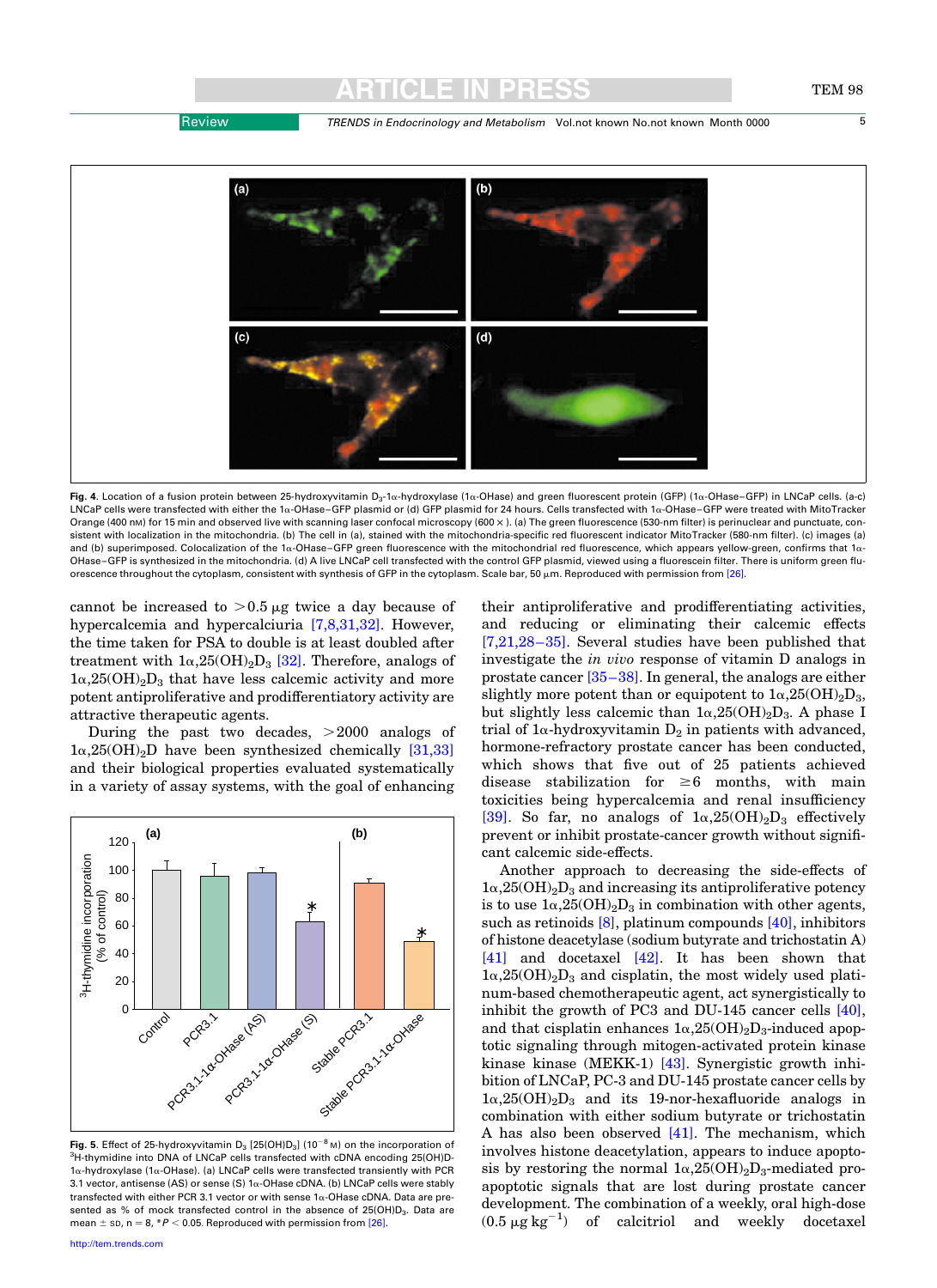6 Review TRENDS in Endocrinology and Metabolism Vol.not known No.not known Month 0000

 $(36 \text{ mg m}^{-2})$  is well tolerated and effective in achieving a PSA response in 30 out of 37 metastatic, androgenindependent prostate-cancer patients [\[42\].](#page-7-0)

#### VDR polymorphism and prostate cancer risk

Following the initial observation that indicated an association between polymorphisms in the VDR gene and the risk of osteoporosis [\[44\]](#page-7-0), many studies have examined whether the same polymorphisms are related to the risk of prostate cancer [\[45\]](#page-7-0). Polymorphisms have been identified in exons 2, 8, and 9 of the VDR gene, and involve FokI, BsmI, and TaqI RFLPs, respectively. The FokI RFLP generates a VDR with three additional amino acids at the N terminus, whereas the BsmI, and TaqI RFLPs do not affect the coding sequence. A microsatellite polymorphism in the 3'-untranslated region that does not alter the VDR coding sequence has also been identified. Following the first report that indicated a positive association between TaqI RFLP and prostate-cancer risk in a study from North Carolina [\[46\],](#page-7-0) there have been at least seven other studies that show a positive association between prostate cancer and TaqI  $[47-49]$ , BsmI  $[50-51]$ , FokI,  $[52]$  and poly-A microsatellite [\[51,53\]](#page-7-0) polymorphisms (Table 1). However, the associations between prostate-cancer risk and polymorphisms are called into question in a similar number of studies [\[54–60\]](#page-7-0). There are several explanations for these conflicting findings. For example, they could be caused by: (1) differences in the selection of the patient and control groups; (2) limitations in the sample size; (3) inadequate control of confounding factors; and (4) variation in the prevalence of environmental risk factors and etiological factors across populations. In addition, the skin types of patients and controls that determine the pigmentation response and vitamin  $D_3$  synthesis in response to solar UVB irradiation has not been identified, and this might be crucial for determining the outcome of polymorphism studies [\[61\].](#page-7-0)

Regarding gene–gene interaction, the combined effects of the insulin-like growth factor (IGF) system and vitamin D on prostate cancer risk have been investigated in a population-based case-control study in Shanghai, China [\[59\].](#page-7-0) No significant association was observed between either BsmI or FokI polymorphisms in the VDR gene and prostate cancer risk. However, there was a decreased risk of prostate cancer in men with the highest tertile of plasma IGFBP-1 or -3 who have the ff FokI genotype but not FF and Ff genotypes. These results indicate that the IGF and vitamin D systems might interact to affect prostate cancer risk [\[62\].](#page-7-0)

#### Conclusion and perspectives

It has been known for more than two decades that  $1\alpha,25(OH)_{2}D_{3}$  is one of the most effective compounds for inhibiting proliferation and inducing terminal differentiation of normal and cancer cells that contain VDRs, including prostate cells. There has been progress in understanding how  $1\alpha,25(OH)_2D_3$  inhibits cell growth and causes apoptosis in LNCaP cells but not in cells from other cancer cell lines, primary cultures and in vivo. More studies are required to examine the in situ interaction between vitamin D and other hormones and/or growth factors in the prostate.

If a positive association between polymorphisms in the VDR gene and prostate-cancer risk is established, the VDR genotype could potentially be used to identify men who are more likely to develop clinically significant prostate cancer and to intervene in these men to reduce the morbidity and mortality that result [\[63\]](#page-7-0).

It is also recognized that an increase in the incidence and mortality of many common solid tumors, including prostate cancer is associated with both limited exposure to sunlight and vitamin D deficiency  $[1,9-11,64]$ . However, the exact association between latitude, sun exposure and increased concentrations of 25(OH)D was not well understood until the relatively recent observation that prostate cells contain the enzyme that converts 25(OH)D to  $1\alpha,25(OH)_2D$  [\[12\].](#page-6-0) Synthesis of  $1\alpha,25(OH)_2D$  in the prostate indicates that increasing circulating levels of 25(OH)D, either by adequate exposure to sunlight or oral supplementation, might provide a simple way to increase

|  |  |  |  | Table 1. Polymorphisms in the vitamin D receptor gene and prostate cancer risk |
|--|--|--|--|--------------------------------------------------------------------------------|
|--|--|--|--|--------------------------------------------------------------------------------|

| Location                    | No. cases/controls | Polymorphism | <b>Odds ratio</b> | 95% CI                          | <b>Refs</b> |
|-----------------------------|--------------------|--------------|-------------------|---------------------------------|-------------|
| <b>Positive association</b> |                    |              |                   |                                 |             |
| North Carolina              | 108/170            | Taql         | 0.34              | $0.16 - 0.76$ ( $P < 0.01$ )    | [46]        |
| France/Germany              | 105/132            | Taql         | 0.5               | $0.27 - 0.92$ ( $P < 0.026$ )   | [47]        |
| Japan                       | 115/133            | Taql         | 2.52              | 1.21-5.27 ( $P < 0.009$ )       | [48]        |
| Portugal                    | 163/211            | Taql         | 2.11              | 1.15 - 3.88 ( $P < 0.015$ )     | [49]        |
| Los Angles                  | 151/174            | Bsml/Poly-A  | 0.7               | $0.3 - 1.6$                     | [50]        |
| Japan                       | 222/326            | <b>Bsml</b>  | 3.31              | 2.05-5.32 ( $P < 0.0001$ )      | $[51]$      |
|                             |                    | Poly-A       | 0.44              | $0.198 - 0.966$ ( $P < 0.041$ ) | [51]        |
| Los Angles                  | 57/169             | Poly-A       | 4.61              | $1.34 - 15.82$                  | [53]        |
| California                  | 191/191            | Fokl         | 0.43              | $0.428 - 0.438$ ( $P = 0.015$ ) | $[52]$      |
| <b>Negative association</b> |                    |              |                   |                                 |             |
| US                          | 372/591            | Bsml, Taq I  | $0.86 - 0.92$     | $0.57 - 1.29$                   | [54]        |
| Maryland                    | 41/41              | Poly-A       | 1.3               | $0.4 - 4.3$                     | $[55]$      |
|                             |                    | Taq I        | 0.7               | $0.2 - 2.6$                     | $[55]$      |
| Japan                       | 60/60              | Taql         | 1.3               | $0.6 - 2.8$                     | [56]        |
| Japan                       | 100/202            | Taql         | 0.9               | $0.67 - 1.01$                   | [57]        |
|                             |                    | Poly-A       | 0.9               | $0.67 - 1.01$                   | [57]        |
| North Carolina              | 77/183             | Taq I        | 1.4               | $0.7 - 2.8$                     | [58]        |
|                             |                    | Poly-A       | 1.2               | $0.6 - 2.5$                     | [58]        |
| China                       | 191/304            | Bsml, Fokl   | $1.01 - 1.13$     | $0.3 - 3.67$                    | [59]        |
| Austria                     | 190/190            | Taq I        | 1.76              | $0.9 - 3.45$ ( $P = 0.07$ )     | [60]        |

[http://tem.trends.com](http://www.trends.com)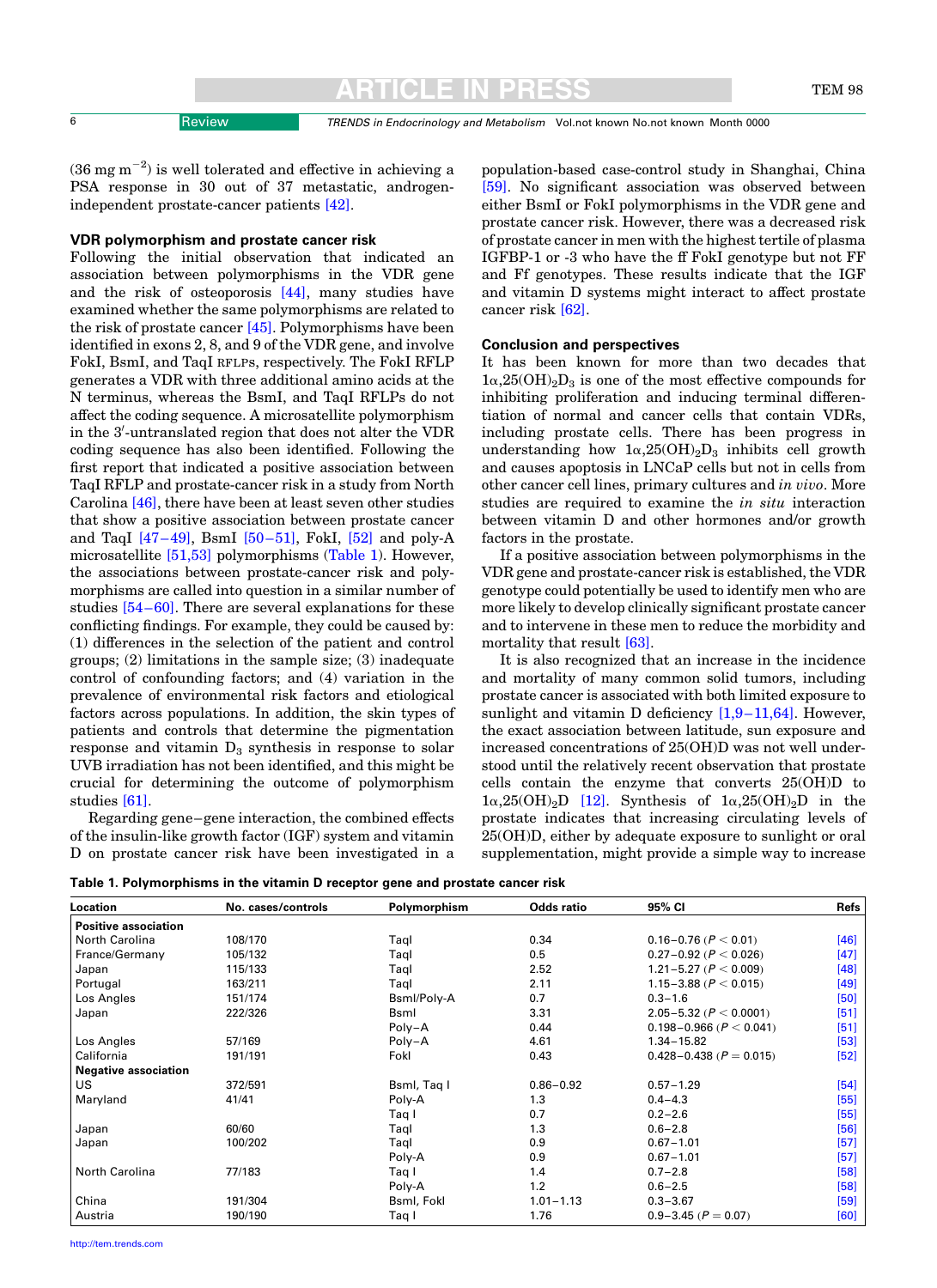### CLE IN

<span id="page-6-0"></span>synthesis of  $1\alpha,25(OH)_2D$  in the prostate and, therefore, decrease the risk of prostate cancer. Chronic vitamin D insufficiency in young and middle-aged men [\[65\]](#page-7-0) might increase their risk of prostate cancer. Similar to the recommendation that men  $>50$  years of age should be screened for PSA, surveillance of serum 25(OH)D should be performed annually in men  $>$  30 years, especially those who are at higher risk of chronic vitamin D deficiency, such as African Americans and indoor workers. Thus, adequate vitamin D nutrition should be maintained, not only for bone health in men and women, but because it might decrease the risk of prostate cancer in men and mitigate metastatic activity should it develop.

The knowledge that the prostate synthesizes  $1\alpha,25(OH)<sub>2</sub>D$  and that prostate-cancer cells respond to  $1\alpha,25(OH)<sub>2</sub>D$  offers new strategies to help reduce the incidence of this devastating disease. The promising results of EB1089 in treating liver cancer offers hope that noncalcemic analogs of  $1\alpha,25(OH)_2D_3$  can be developed that might be combined with other chemopreventing agents to treat prostate cancer without serious side-effects [\[66\].](#page-7-0)

#### Acknowledgements

This work was supported in part by grants 4118PP1017 and 41211159016 from The Commonwealth of Massachusetts, US Army DAMD17-01-1- 0025, and MO1RR00533 from NIH.

#### References

- 1 Holick, M.F. (2002) Vitamin D: the underappreciated D-lightful hormone that is important for skeletal and cellular health. Curr. Opin. Endocrinol. Diabetes 9, 87–98
- 2 Miller, W.L. and Portale, A.A. (2000) Vitamin D 1a-hydroxylase. Trends Endocrinol. Metab. 11, 315–319
- 3 Omdahl, J.L. et al. (2002) Hydroxylase enzyme of the vitamin D pathway: expression, function, and regulation. Annu. Rev. Nutr. 22, 139–166
- 4 Li, Y.C. et al. (2002) 1,25-Dihydroxyvitamin  $D_3$  is a negative endocrine regulator of the renin-angiotensin system. J. Clin. Invest. 110, 229–238
- 5 Schwartz, G.G. and Hulka, B.S. (1990) Is vitamin D deficiency a risk factor for prostate cancer? (Hypothesis). Anticancer Res. 10, 1307–1311
- 6 Miller, G.J. (1999) Vitamin D and prostate cancer: biologic interactions and clinical potentials. Cancer Metastasis Rev. 17, 353–360
- 7 Zhao, X.Y. and Feldman, D. (2001) The role of vitamin D in prostate cancer. Steroids 66, 293–300
- 8 Polek, T.C. and Weigel, N.L. (2002) Vitamin D and prostate cancer. J. Androl. 23, 9–17
- 9 Ahonen, M.H. et al. (2000) Prostate cancer risk and prediagnostic serum 25-hydroxyvitamin D levels (Finland). Cancer Causes Control 11, 847–852
- 10 Luscombe, C.J. et al. (2001) Exposure to ultraviolet radiation: association with susceptibility and age at presentation with prostate cancer. Lancet 358, 641–642
- 11 Grant, W.B. (2002) An estimate of premature cancer mortality in the U.S. due to inadequate doses of solar ultraviolet-B radiation. Cancer 94, 1867–1875
- 12 Schwartz, G.G. et al. (1998) Human prostate cells synthesize 1,25 dihydroxyvitamin  $D_3$  from 25-hydroxy vitamin  $D_3$ . Cancer Epidemiol. Biomarkers Prev. 7, 391–395
- 13 Freedman, L.P. (1999) Multimeric coactivator complexes for steroid/ nuclear receptors. Trends Endocrinol. Metab. 10, 403–407
- 14 Zhuang, S.H. and Burnstein, K.L. (1998) Antiproliferative effect of  $1\alpha$ ,  $25$ -dihydroxyvitamin  $D_3$  in human prostate cancer cell line LNCaP involves reduction of cyclin-dependent kinase 2 activity and persistent G1 accumulation. Endocrinology 139, 1197–1207
- 15 Polek, T.C. et al. (2003) p53 is required for 1,25-dihydroxyvitamin

 $D_3$ -induced  $G_0$  arrest but is not required for  $G_1$  accumulation or apoptosis of LNCaP prostate cancer cells. Endocrinology 144, 50–60

- 16 Perez-Stable, C.M. et al. (2002) The Gy/T-15 transgenic mouse model of androgen-independent prostate cancer: Target cells of carcinogenesis and the effect of the vitamin D analogue EB 1089. Cancer Epidemiol. Biomarkers Prev. 11, 555–563
- 17 Guzey, M. et al. (2002) Apoptosis induction by  $1\alpha$ , 25-dihydroxyvitamin  $D_3$  in prostate cancer. Mol. Cancer Ther. 1, 667–677
- 18 Blutt, S.E. et al. (2000) Calcitriol-induced apoptosis in LNCaP cells is blocked by overexpression of bcl-2. Endocrinology 141, 10–17
- 19 Zhao, X.Y. et al. (1997) 1 alpha.25-dihydroxyvitamin  $D_2$  actions in LNCaP human prostate cancer cells are androgen-dependent. Endocrinology 138, 3290–3298
- 20 Yang, E.S. et al. (2002) Vitamin D-mediated growth inhibition of an androgen-ablated LNCaP cell line model of human prostate cancer. Mol. Cell. Endocrinol. 186, 69–79
- 21 Campbell, M.J. et al. (1997) Inhibition of proliferation of prostate cancer cells by a 19-nor-hexafluoride vitamin  $D_3$  analogue involves the induction of  $p21^{waf}$ ,  $p27^{kipl}$  and E-cadherin. J. Mol. Endocrinol. 19, 15–27
- 22 Majeski, S. et al. (1996) Vitamin D is a potent inhibitor of tumor cellinduced angiogenesis. J. Investig. Dermatol. Symp. Proc. 1, 97–101
- 23 Schwartz, G.G. et al. (1997)  $1\alpha$ , 25-Dihydroxyvitamin D<sub>3</sub> (calcitriol) inhibits the invasiveness of human prostate cancer cells. Cancer Epidemiol. Biomarkers Prev. 6, 727–732
- 24 Corder, E.H. et al. (1993) Vitamin D and prostate cancer: a prediagnostic study with stored sera. Cancer Epidemiol. Biomarkers Prev. 2, 467–472
- 25 Chen, T.C. et al. (2000) Enhancement of 25-hydroxyvitamin D-1-alphahydroxylase activity in prostate cells by gene transfection: a novel approach for the treatment of prostate cancer. In Vitamin D Endocrine System: Structural, Biological, Genetic and Clinical Aspects (Norman, A.W. et al., eds), pp. 525–528, University of California, Riverside
- 26 Whitlatch, L.W. et al. (2002) 25-Hydroxyvitamin D-1 $\alpha$ -hydroxylase activity is diminished in human prostate cancer cells and is enhanced by gene transfer. J. Steroid Biochem. Mol. Biol. 81, 135–140
- 27 Hsu, J.Y. et al. (2001) Reduced  $1\alpha$ -hydroxylase activity in human prostate cancer cells correlates with decreased susceptibility to 25 hydroxyvitamin D<sub>3</sub>-induced growth inhibition. Cancer Res. 61, 2852–2856
- 28 Chen, T.C. et al. (2000) The in vitro evaluation of 25-hydroxyvitamin  $D_3$  and 19-nor-1 $\alpha$ , 25-dihydroxyvitamin  $D_2$  for prostate cancer therapy. Clin. Cancer Res. 6, 901–908
- 29 Barreto, A.M. et al. (2000) 25-Hydroxyvitamin  $D_3$ , the prohormone of 1,25-dihydroxyvitamin D3, inhibits the proliferation of primary prostatic epithelial cells. Cancer Epidemiol. Biomarkers Prev. 9, 265–270
- 30 Skowronski, R.J. et al. (1995) Actions of vitamin  $D_3$  analogs on human prostate cancer cell lines: Comparison with 1,25-dihydroxyvitamin D3. Endocrinology 136, 20–26
- 31 Bouillon, R. et al. (1995) Function relationships in the vitamin D endocrine system. Endocr. Rev. 16, 200–257
- 32 Gross, C. et al. (1998) Treatment of early recurrent prostate cancer with 1,25-dihydroxyvitamin  $D_3$  (calcitriol). J. Urol. 159, 2035-2039
- 33 Guyton, K.Z. et al. (2001) Cancer chemoprevention using natural vitamin D and synthetic analogs. Annu. Rev. Pharmacol. Toxicol. 41, 421–442
- 34 Schwartz, G.G. et al. (1994) Human prostate cancer cells: inhibition of proliferation by vitamin D analogs. Anticancer Res. 14, 1077–1082
- 35 Schwartz, G.G. et al. (1995) 1,25-Dihydroxy-16-ene-23-yne-vitamin D3 and prostate cancer cell proliferation in vivo. Urology 46, 365–369
- 36 Lucia, M.S. et al. (1995) Chemopreventive activity of tamoxifen, N-(4 hydroxyphenyl) retinamide and the vitamin D analogue Ro24-5531 for androgen-promoted carcinomas of the rat seminal vesicle and prostate. Cancer Res. 55, 5621–5627
- 37 Lokeshwar, B.L. et al. (1999) Inhibition of prostate cancer metastasis in vivo: a comparison of  $1\alpha,25$ -Dihydroxyvitamin  $D_3$  (calcitriol) and EB1089. Cancer Epidemiol. Biomarkers Prev. 8, 241–248
- 38 Blutt, S.E. et al. (2000) A calcitriol analogue, EB1089, inhibits the growth of LNCaP tumors in nude mice. Cancer Res. 60, 779–782
- 39 Liu, G. et al. (2002) Phase I trial of  $1\alpha$ -hydroxyvitamin  $D_2$  in patients with hormone refractory prostate cancer. Clin. Cancer Res. 8, 2820–2827